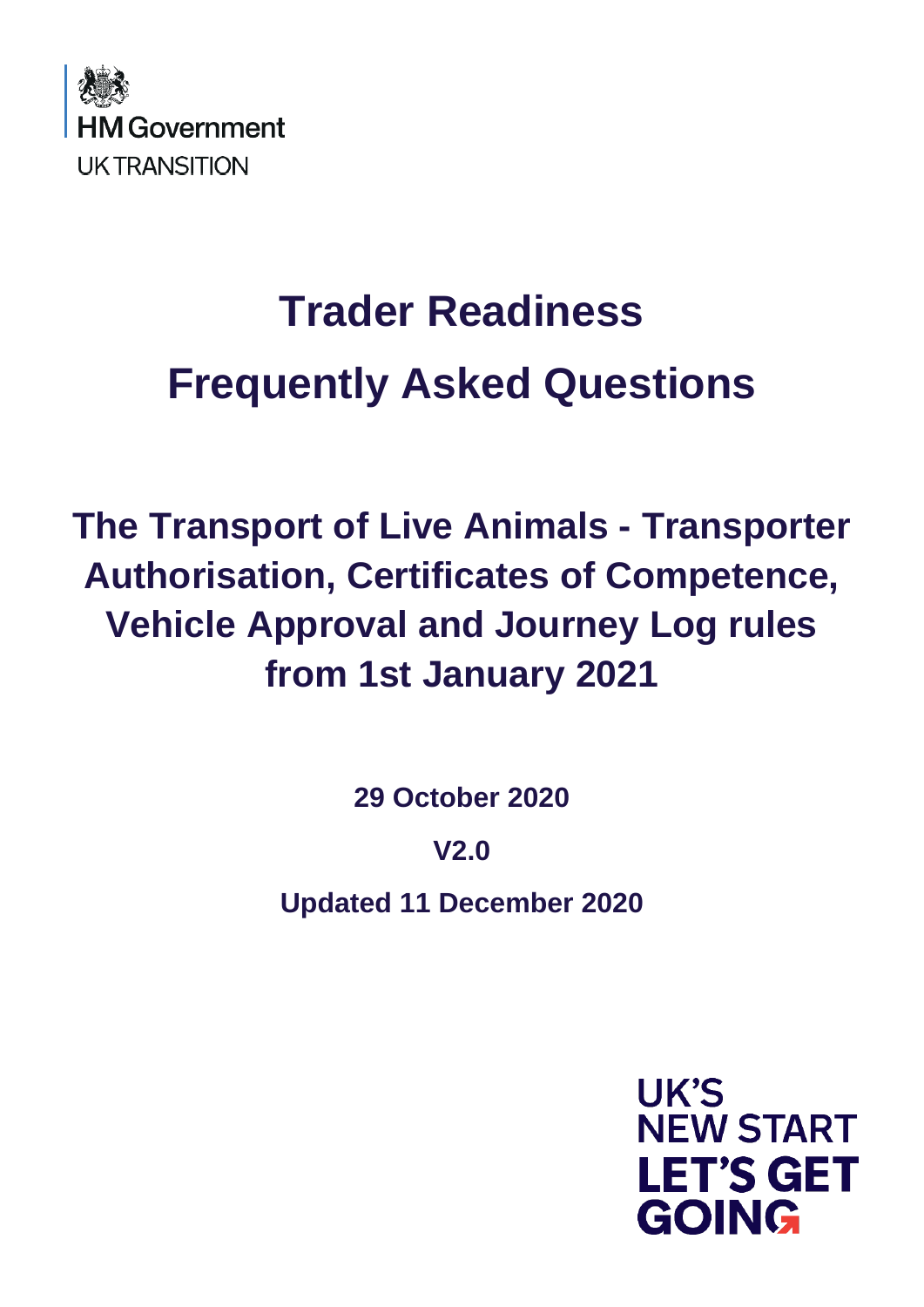# **Contents**

| <b>Export of Live Animals from GB to the EU 3</b> |  |
|---------------------------------------------------|--|
|                                                   |  |
|                                                   |  |
|                                                   |  |
| <b>Background and additional information 15</b>   |  |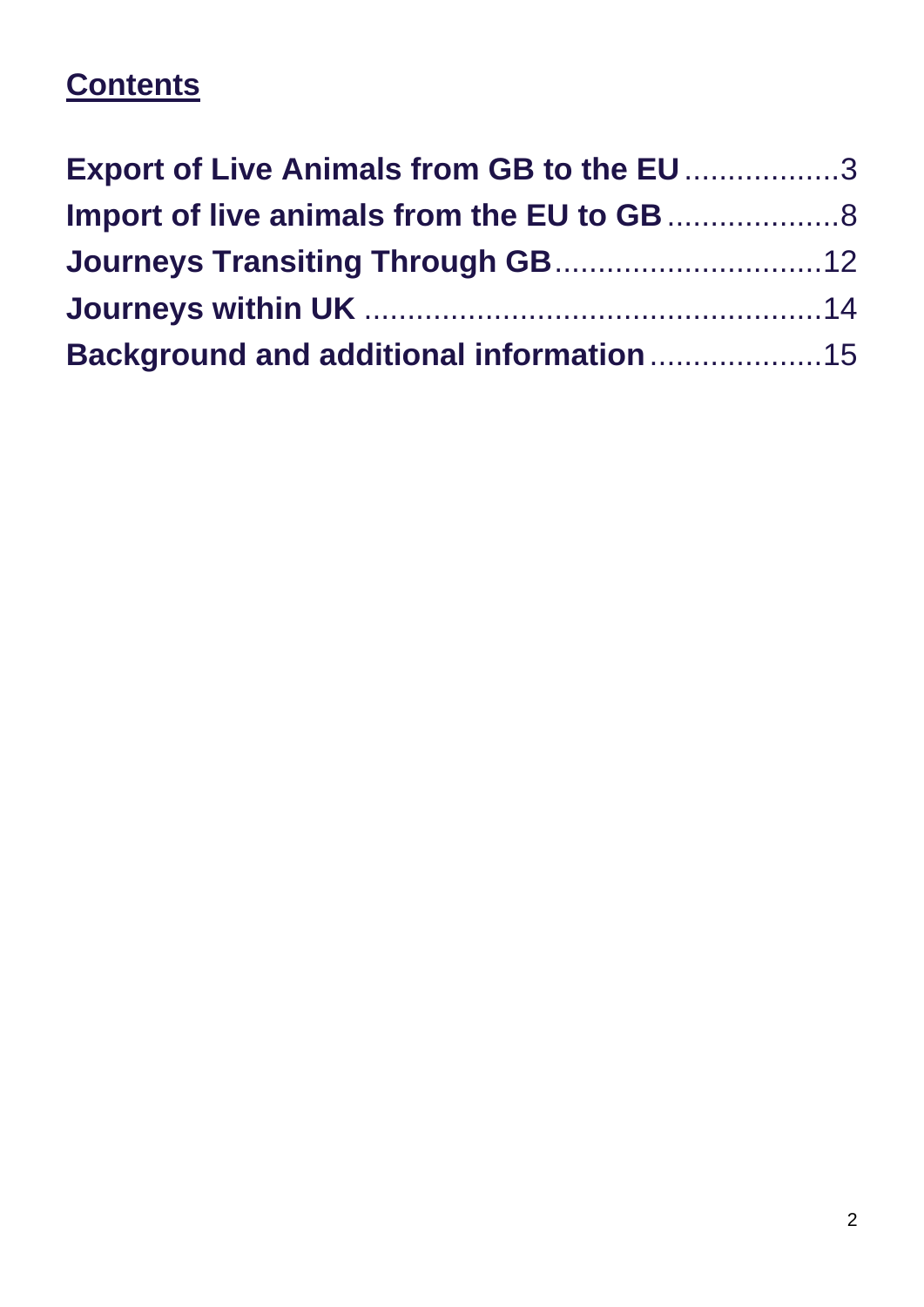# **Exporting live animals from GB to the EU**

# **Q1. Are my UK issued Transporter Authorisation, Certificate of Competence, and Vehicle Approval Certificates valid for use in the EU from 1st January 2021?**

A. No, these documents will no longer be valid for use in the EU after 31<sup>st</sup> December 2020.

# **Q2. How do I obtain Transporter Authorisation, Certificates of Competence, and Vehicle Approval Certificates which are valid for use in the EU?**

A. UK transporters wishing to transport live animals into the EU by rail, sea, air or road (including Eurotunnel) after 31st December 2020 will need to make the relevant applications to an EU Member State. To apply for a Transporter Authorisation, you must be represented in the relevant Member State, and you may not hold an authorisation in more than one Member State.

#### **Q3. What does "Representation" in an EU Member State mean?**

A. The term is not defined in the relevant legislation. We advise that you:

i) Contact the relevant competent authority for the Member State you wish to apply to

- ii) Seek independent legal advice, specific to your business.
- iii) Discuss directly with your relevant trade organisation.

#### **Q4. How do I contact the relevant EU Member State?**

A. You may be able to obtain contact details via the relevant Border Control Posts (BCP). The contact details for BCPs can be found here; [https://ec.europa.eu/food/animals/vet-border](https://ec.europa.eu/food/animals/vet-border-control/bip_en)[control/bip\\_en](https://ec.europa.eu/food/animals/vet-border-control/bip_en) 

# **Q5. Do I have to obtain Certificates of Competence in the Member State I am applying to, or will they accept my UK issued certificate as proof I hold the qualifications?**

A. The EU Commission has stated that Certificates of Competence issued in the UK will not be valid in the EU after 31st December 2020. Therefore, it is likely you will need to obtain a new Certificate of Competence in the Member State to which you are applying. We suggest that you discuss this with the Member State directly and they can advise you of their procedures.

# **Q6. Do I need to take my vehicle to the EU Member State in which I am applying for my Vehicle Approval Certificate?**

A. The EU Commission has stated that Vehicle Approval Certificates issued by the UK will not be valid after 31st December 2020. Therefore, it is likely you will need to take your vehicle to the relevant EU Member State for inspection. We suggest that you discuss this with the Member State directly and they can advise you of their procedures.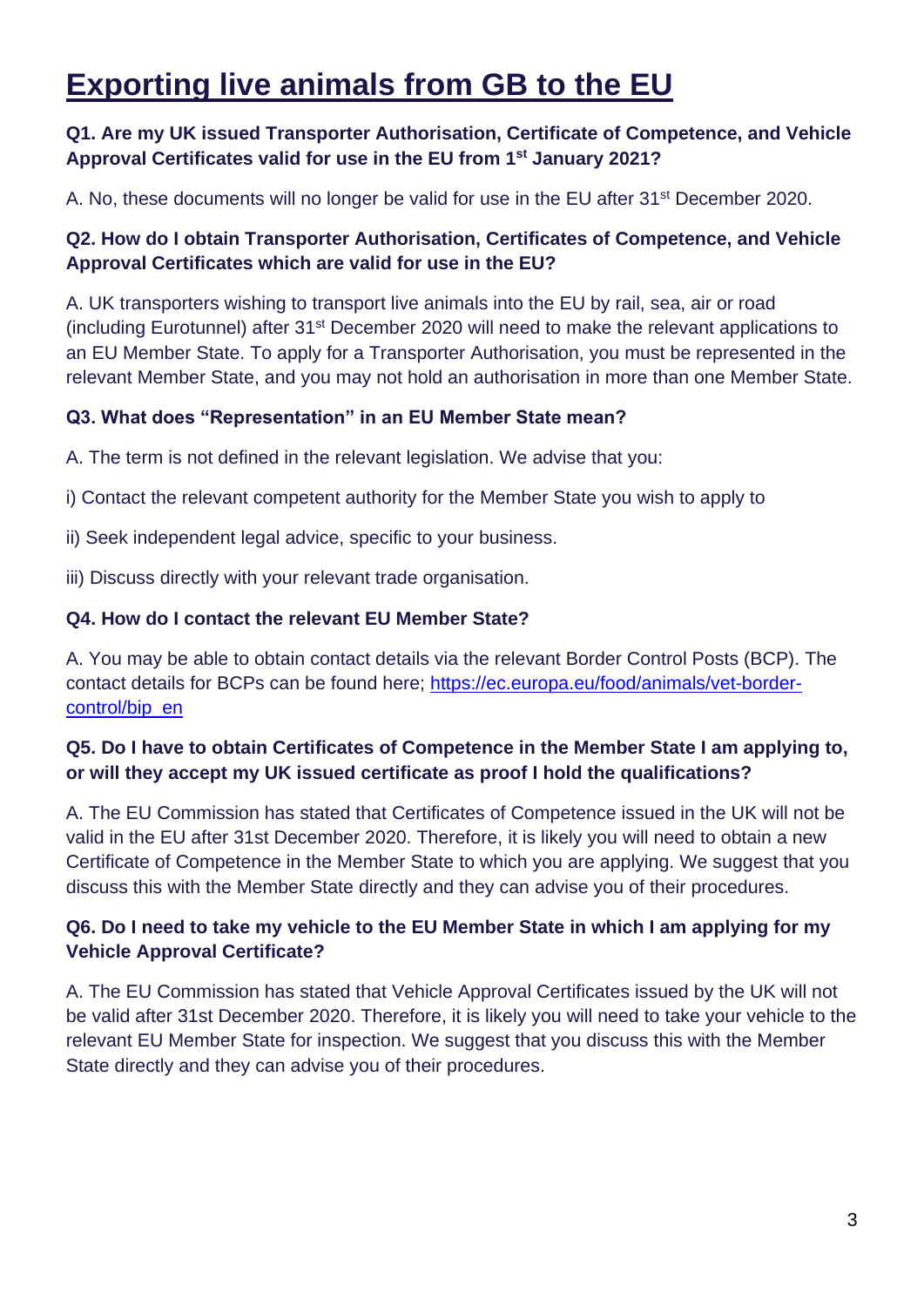### **Q7. Can I apply now to another Member State for Transporter Authorisation, Certificates of Competence, and Vehicle Approval Certificates, ahead of 31st December 2020?**

A. Under Article 12 and Article 18 of Council Regulation EC No 1/2005, transporters cannot apply for authorisation or vehicle approval in more than one Member State at a time. A transporter holding a UK authorisation and vehicle approval would therefore need to wait until after 31<sup>st</sup> December 2020 and then apply for a new authorisation to the competent authority in the Member State in which they were represented. In order to reduce the time you may be without relevant EU authorisation you should ensure you fully understand the requirements for applications in the Member State you are choosing to apply to ahead of 1 January; your chosen Member State will be able to advise on how long it will take them to process applications.

However, the Regulation does not prohibit making an application for a second Certificate of Competence, so it is possible you may apply and obtain this from the relevant EU Member State ahead of 31<sup>st</sup> December 2020.

It may be possible for a transporter currently holding a UK authorisation to apply to another Member State before 31st December 2020 by establishing a separate corporate entity in that Member State. Transporters should seek their own legal advice on this point to ensure that they comply with the requirements of Regulation 1/2005 and any relevant legislation in that Member State.

### **Q8. How long will the process take to obtain Transporter Authorisation, Certificates of Competence, and Vehicle Approval Certificates from an EU Member State?**

A. This may vary. You should contact the relevant competent authority for the Member State you wish to apply to for further information.

# **Q9. Can I hold both a UK and EU version of Transporter Authorisation, Certificates of Competence, and Vehicle Approval Certificates?**

A. After 31st December 2020 it will be possible to hold both versions of the documentation, since the UK will no longer be treated as an EU Member State.

#### **Q10. Do I require a Journey Log to travel to the EU or another 3rd country?**

A. If you are transporting cattle, sheep, pigs, goats and unregistered horses on a journey of over 8 hours from UK to the EU or to another 3<sup>rd</sup> country in connection with an economic activity, you will require a Journey Log. These will be required for journeys by rail, sea, air or road (including Eurotunnel).

Please refer to Q12 and Q13 for details of how and where to apply.

Please refer to Q16 for further information on equines.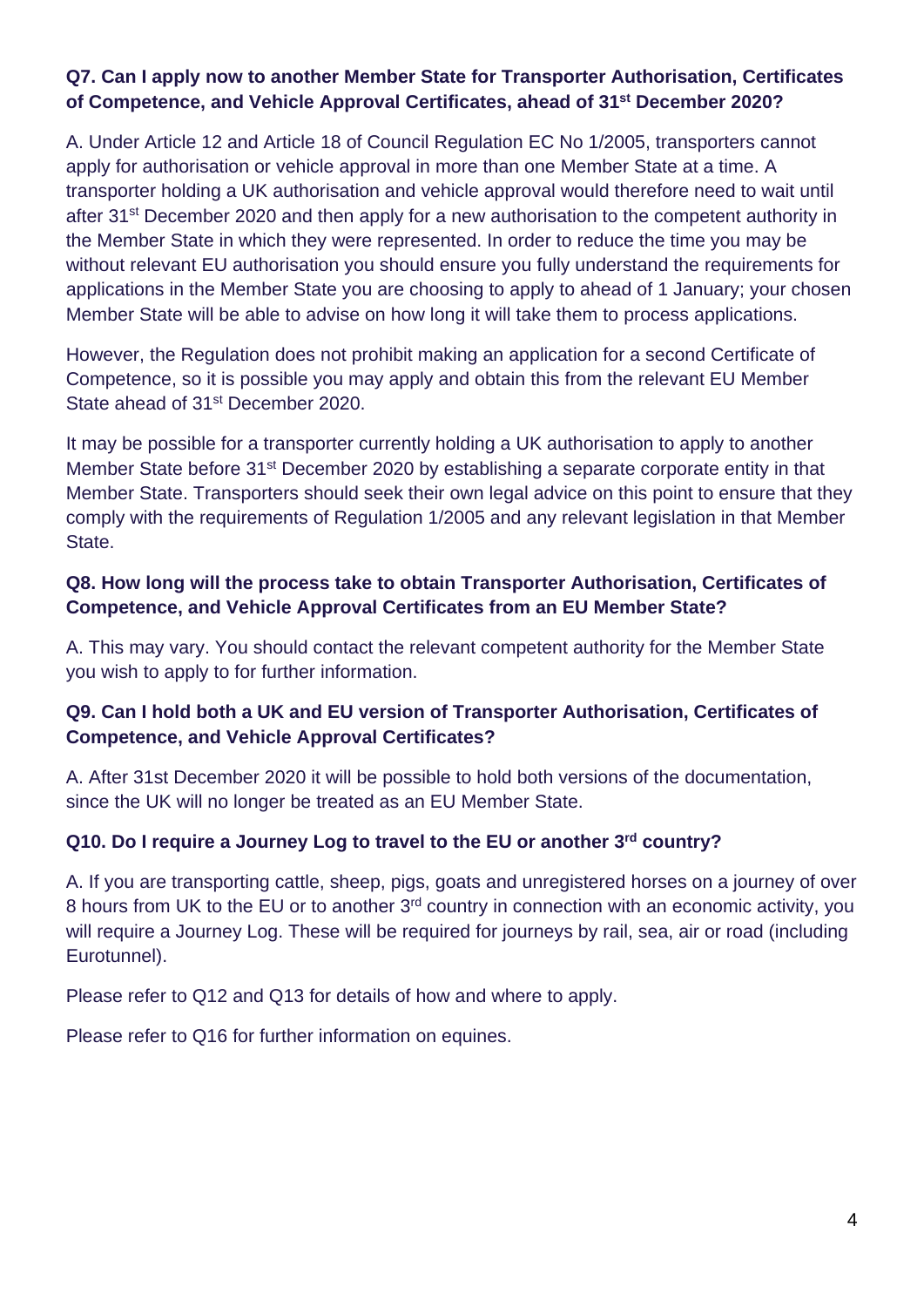# **Q11. Is a Journey Log required for flying?**

A. If the overall journey time from place of departure in the UK to destination in the EU or a third country exceeds 8 hours, then a Journey Log approved by the Animal & Plant Health Agency (APHA) is required. Please see Q13 on how to apply. You will need to confirm with the EU country of entry if an EU Journey Log is required.

# **Q12. Will Journey Logs approved by the UK be accepted in the EU?**

A. For journeys originating in GB; Journey Logs approved by GB authorities will not be accepted in the EU after 31st December 2020. A separate EU-approved Journey Log will be needed for travel in the EU. The GB and EU approved Journey Logs will both be required to cover the entire journey.

For journeys originating in Northern Ireland, please contact the Department of Agriculture, Environment and Rural Affairs (DAERA); <https://www.daera-ni.gov.uk/contact>

# **Q13. I need a Journey Log for a journey taking place from the UK after 31st December 2020, where do I apply for approval?**

A. If the animals are to be transported from the UK into the EU or another  $3<sup>rd</sup>$  country, then you must obtain a Journey Log ahead of your journey taking place as follows:

i) If your journey begins in Great Britain, you must obtain approval for your Journey Log from APHA, as you do now, to cover the entire journey.

ii) If your journey starts in Northern Ireland, please refer to the DAERA to obtain your Journey Log.

iii) If your journey starts in Northern Ireland and transits GB with the intention of onward movement into the EU or another 3<sup>rd</sup> country, you must obtain approval for your Journey Log from DAERA. Please contact DAERA for further information.

iv) In addition to the GB or NI approved Journey Log, you must also obtain a separate Journey Log approval from the relevant competent authority of the Member State which will be the first point of entry into the EU.

For example, if you travel from Dover to Calais, you will need to obtain approval of an EU Journey Log from the competent authority in France as your first point of entry into the EU. Similarly, if you travel from Harwich to Hook of Holland, you will need to apply to the Dutch authority for approval of your EU Journey Log. This is in addition to obtaining approval of your separate GB Journey Log from APHA.

If the animals are being transported directly into a 3rd country, without transiting any EU Member States, then you only need to obtain approval of your Journey Log from APHA if your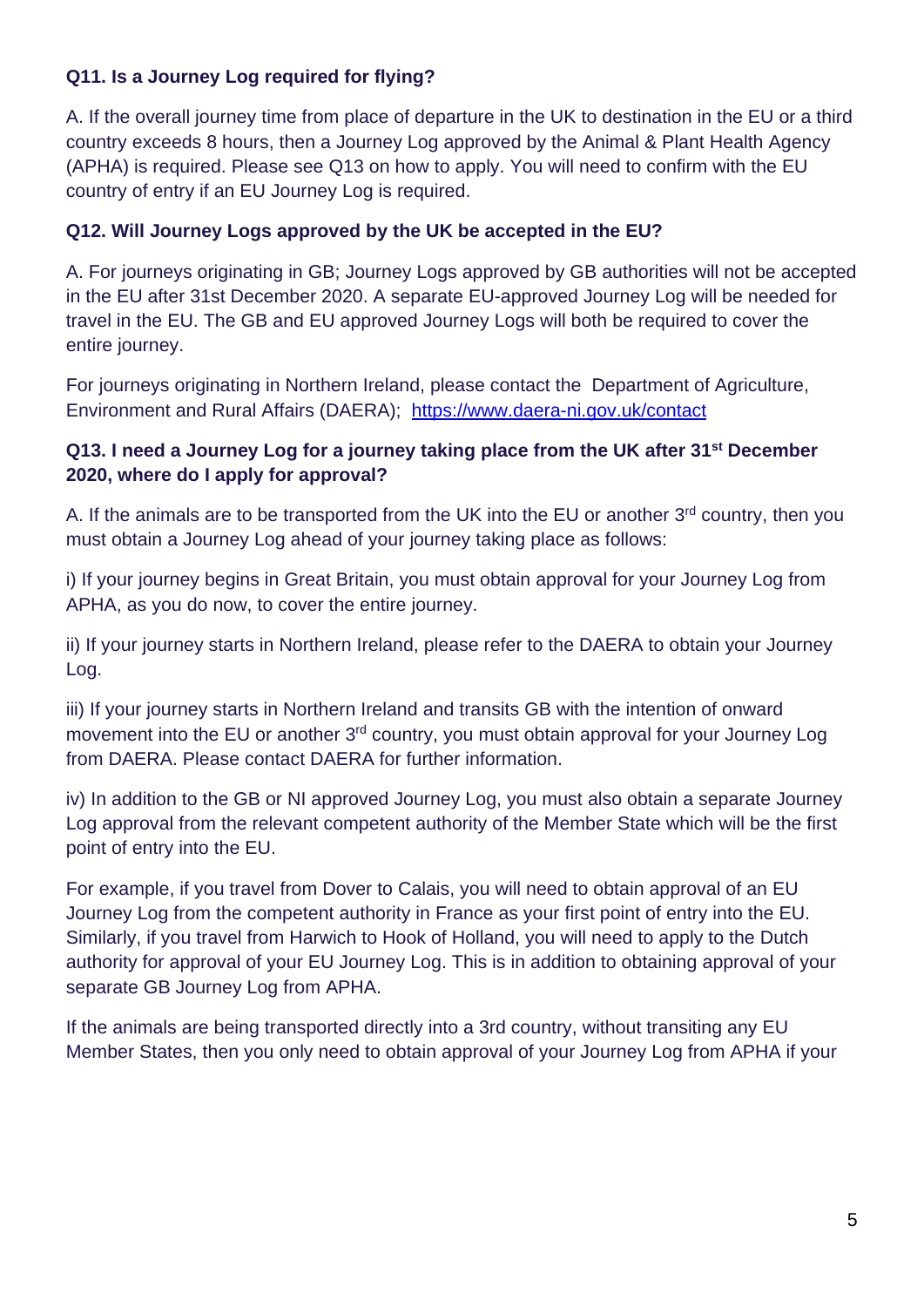journey starts in GB or DAERA if your journey starts in Northern Ireland, ahead of the journey taking place.

You do not need to submit your approved EU Journey Log to APHA, however you will need to make a formal declaration with your GB Journey Log application that you have applied for an EU Journey Log

# **Q14. How far in advance of my journey taking place, do I need to apply for a Journey Log?**

A. Journey Logs should be applied for at least 2 working days in advance of the journey. Each Member State may have additional timeframes in place, so we advise that you check with the Member State to whom you are applying to.

# **Q15. Where do I return my Journey Log after the journey is complete?**

A. All Journey Logs should be returned to the relevant approval authority within 30 days of the journey taking place.

i) GB approved Journey Logs should be returned to APHA

ii) NI approved Journey Logs should be returned to DAERA

iii) EU approved Journey Logs should be returned to the competent authority in the EU Member State which granted approval for the journey to take place.

# **Q16. I have a horse which holds registered status in the UK, what are the changes after the end of the Transition Period on 31 December 2020?**

A. The UK has applied to the EU for recognition of the UK's studbooks. We do not currently expect recognition of studbooks to be granted ahead of 1 January.

You should plan any exports on the basis that the UK's studbooks will not be recognised immediately from 1 January 2021. This means if you're exporting a horse to the EU which is registered in a UK studbook you should follow the rules set out for unregistered horses, including the additional vehicle approval requirements for entry into the EU and the need to obtain an approved EU Journey Log.

Should some, or all, of the UK's studbooks be recognised by the EU prior to or after 1 January, horses registered in those studbooks will be able to follow the rules for horses registered with national branches of international bodies for sporting or competition purposes when moving to the EU for less than 90 days. They will not require a UK Government Issued ID document to move to the EU. They will also be able to travel via Border Control Posts that are specifically approved for registered equines, as opposed to BCPs for unregistered equines (classified as ungulates).

Lack of recognition of UK studbooks by the EU will also affect the animal health documentation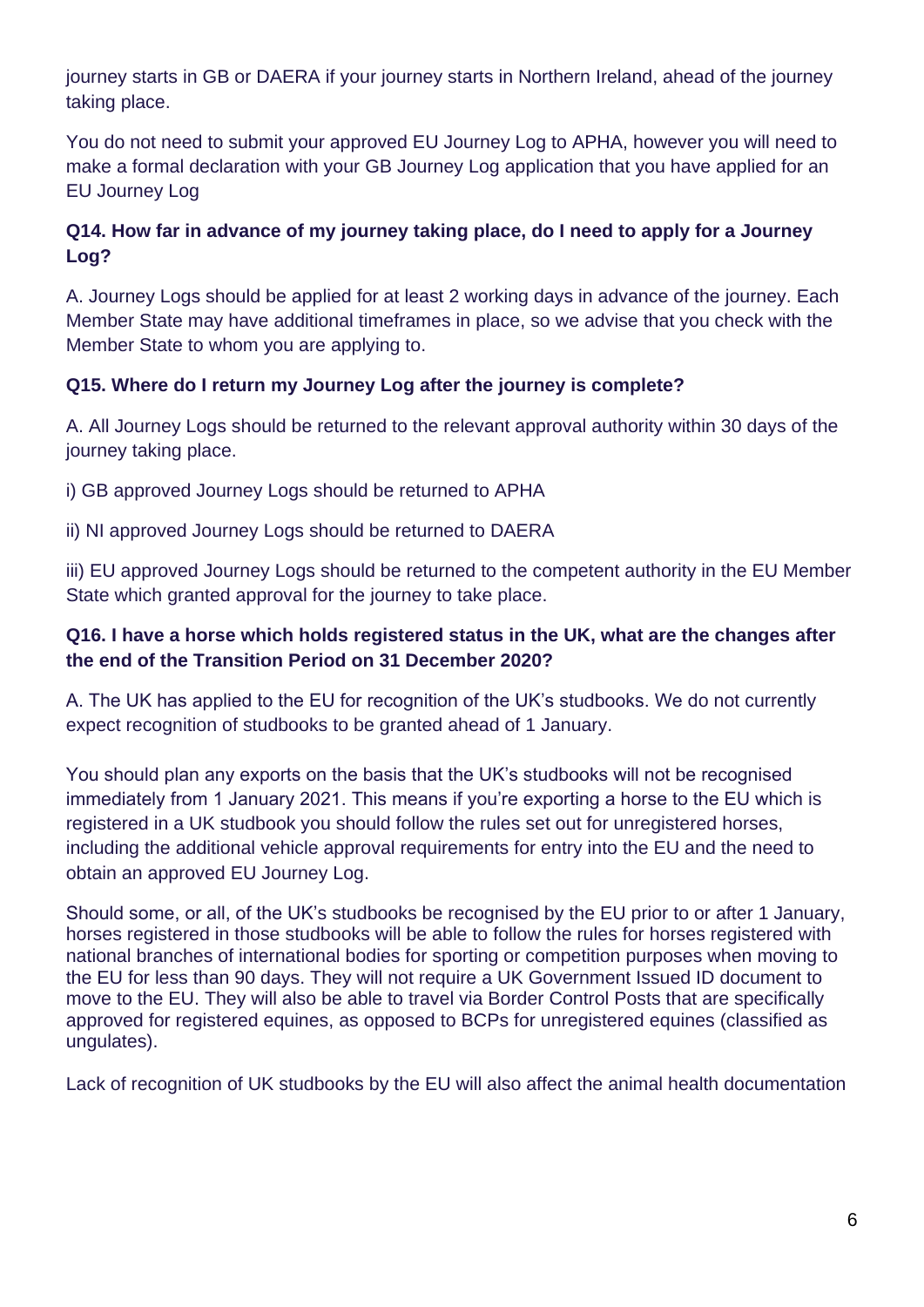needed to move equines in UK studbooks from the UK to the EU in the event of a no deal. More information on that is available [here.](https://www.gov.uk/guidance/export-horses-and-ponies-from-1-january-2021) 

# **Q17. Do live animals have to enter the EU via a Border Control Post?**

A. Live animals entering the EU from the UK may need to enter through a Border Control Post (BCP). This may mean that your current routes are no longer available, and you will need to plan alternatives. Alternative routes could take longer than your current one. You will need to ensure that the planned journey and rest stops are compliant with legal requirements and that you have contingency plans in place for potential disruption. The current list of BCP's in the EU will be updated as the location of new BCP's are agreed. The list can be viewed here: [Designated Border Control Posts \(BCPs\) | Food Safety \(europa.eu\)](https://ec.europa.eu/food/animals/vet-border-control/bip_en)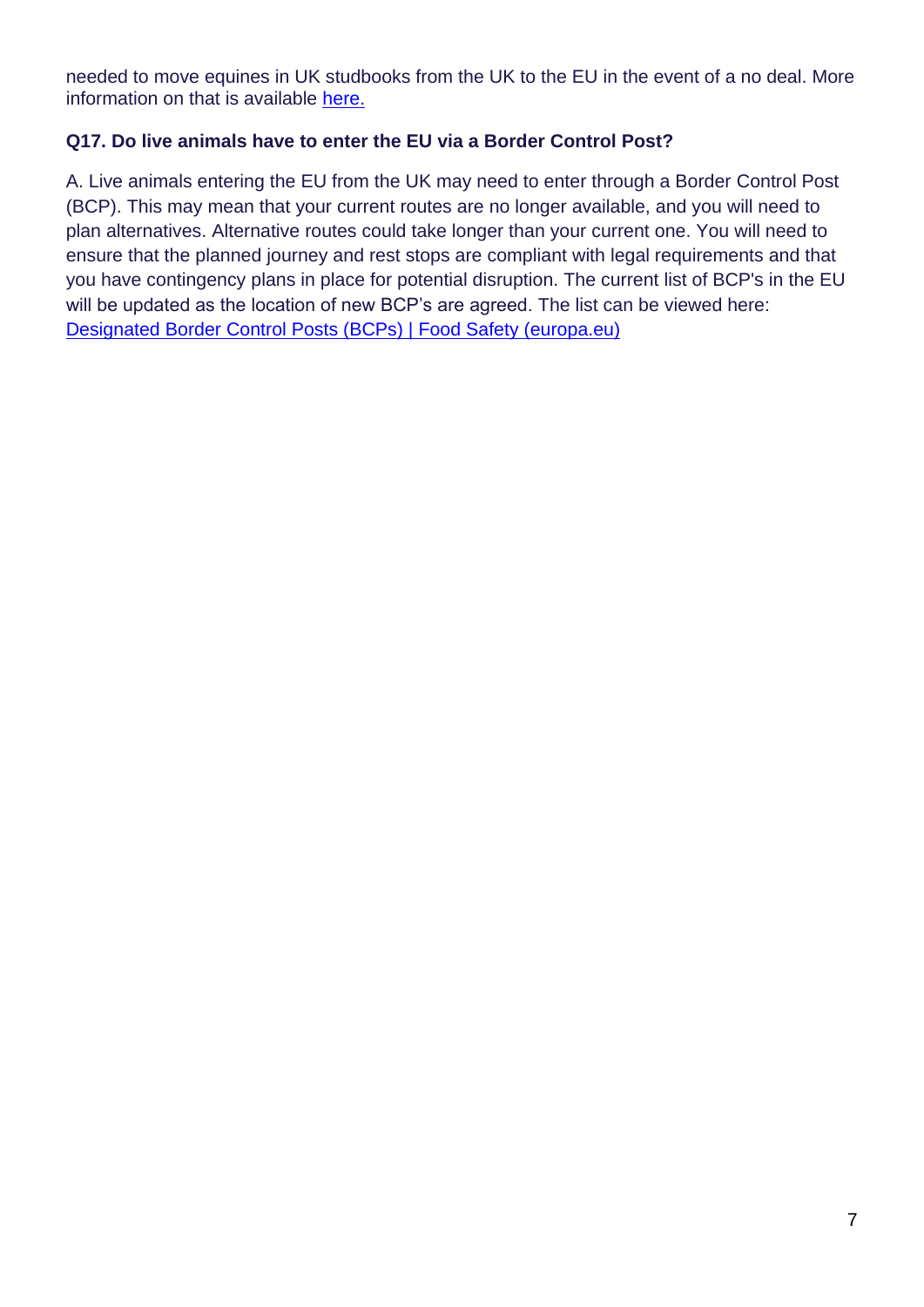# **Import of live animals from the EU to GB**

# **Q18. I hold Transporter Authorisation, Certificates of Competence, and Vehicle Approval Certificates which have been issued by an EU Member State (not UK), are these valid for journeys in GB?**

A. No, they will not be valid in GB after 31<sup>st</sup> December 2020.

Transporters entering or transiting GB by rail, road, sea or air (including Eurotunnel), will be required to obtain Transporter Authorisation, Certificates of Competence and Vehicle Approval Certificates from the relevant delegated bodies in GB or Northern Ireland.

Further information on how to apply can be obtained by contacting either APHA by email: [CITCarlisle@apha.gov.uk](mailto:CITCarlisle@apha.gov.uk) or DAERA - <https://www.daera-ni.gov.uk/contact>

# **Q19. I hold Transporter Authorisation, Certificates of Competence, and Vehicle Approval Certificates which were issued by an EU Member State (not UK), are these valid for journeys in Northern Ireland?**

A. Yes these will remain valid in Northern Ireland after 31st December 2020, in line with the Northern Ireland Protocol.

# **Q20. How do I obtain Transporter Authorisation, Certificates of Competence, and Vehicle Approval Certificates which are valid for use in GB?**

A. EU transporters wishing to transport live animals into GB by rail, road, sea or air (including Eurotunnel) after 31<sup>st</sup> December 2020 will need to make applications to the relevant delegated bodies for Certificates of Competence and Vehicle Approval Certificates, and to APHA for a Transporter Authorisation. To apply for a Transporter Authorisation, you must be represented in GB.

Further information on how to apply can be obtained by contacting APHA by email: [CITCarlisle@apha.gov.uk](mailto:CITCarlisle@apha.gov.uk)

#### **Q21. What does "Representation" in GB mean?**

A. In order to obtain a Transporter Authorisation issued in GB, applicants are required to be established (e.g. living in GB) or represented in GB.

In order to confirm you are established within GB you will need to provide APHA with your GB address and full contact details.

Where a person or business is providing representation on your behalf, you will need to provide APHA with the name of the person or business, a full GB address and full contact details.

Representation within GB can be in any of the following forms: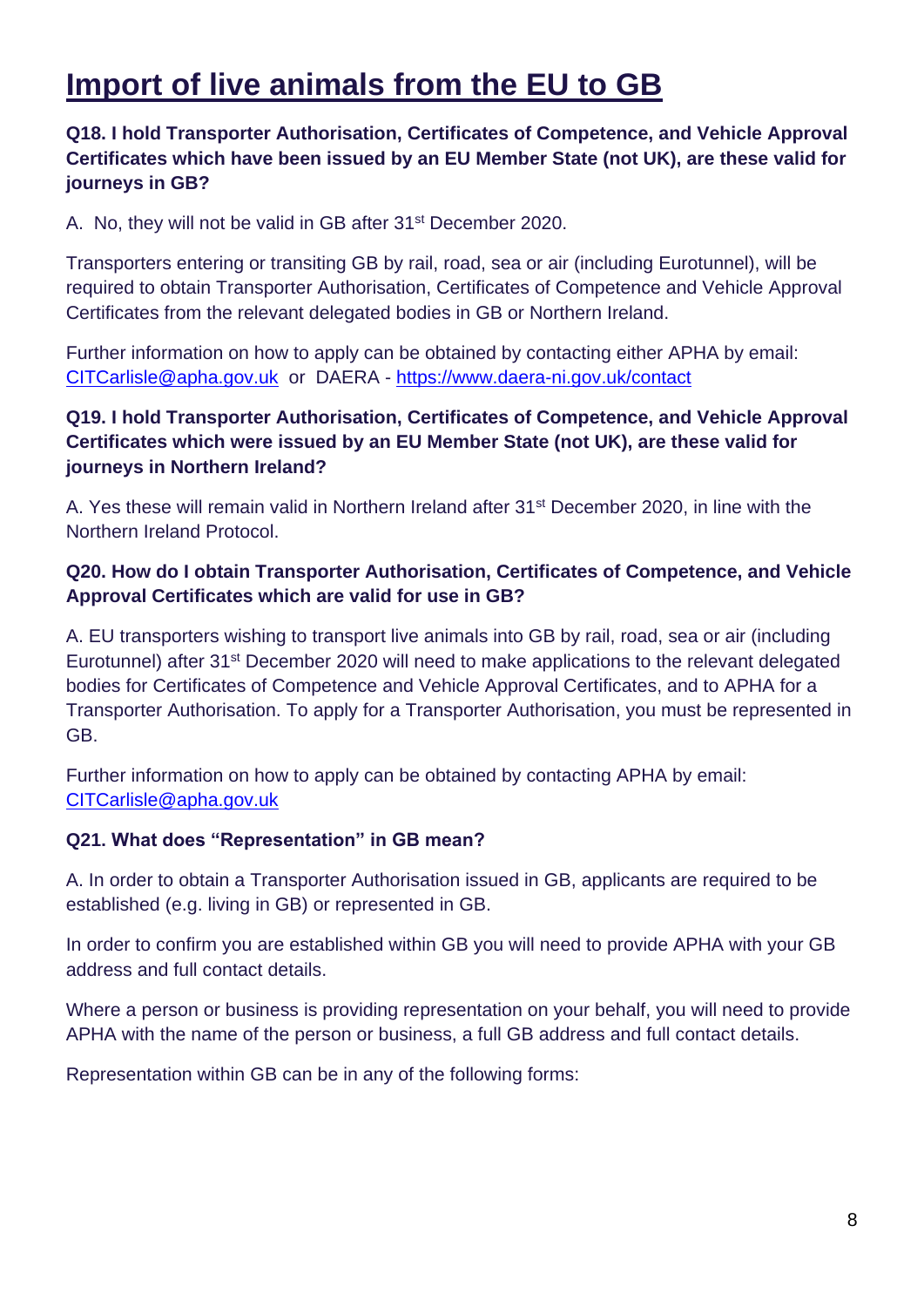- GB agent
- GB transporter
- GB business
- **GB** individual

# **Q22. Do I have to obtain Certificates of Competence in GB, or will they accept my EU issued certificate as proof I hold the qualifications?**

A. Certificates of Competence issued in the EU will not be valid in GB after 31st December 2020. Therefore, you will need to undertake GB training and assessment in order to obtain a new Certificate of Competence from a relevant delegated body within GB.

# **Q23. Do I need to take my vehicle to GB for my Vehicle Approval Certificate?**

A. Vehicle Approval Certificates issued by the EU will not be valid in GB after 31st December 2020. Therefore, you will need to bring your vehicle to GB to be inspected by the relevant delegated body.

Further information on how to apply can be obtained by contacting APHA by email: [CITCarlisle@apha.gov.uk](mailto:CITCarlisle@apha.gov.uk)

# **Q24. Can I apply now to GB for Transporter Authorisation, Certificates of Competence, and Vehicle Approval Certificates, ahead of 31st December 2020?**

A. Under Article 12 of Council Regulation EC No 1/2005, transporters cannot apply for transporter authorisation in more than one Member State at a time. If a transporter holding an EU authorisation wishes to apply for a GB authorisation, then they would need to wait until after 31<sup>st</sup> December 2020. They would need to obtain representation within GB and then apply to APHA for a new transporter authorisation.

Under Article 18 of Council Regulation EC No 1/2005 it is not permissible to hold vehicle approval in more than one Member State. It may be possible to have your vehicle inspected prior to 1<sup>st</sup> January 2021, however approval certificates can only be granted from 1<sup>st</sup> January 2021 onwards.

The Regulation does not prohibit making an application for a second Certificate of Competence, so it is possible that you may apply and obtain this from the relevant delegated body within GB ahead of 1<sup>st</sup> January 2021.

# **Q25. Can I hold both a UK and EU version of Transporter Authorisation, Certificates of Competence, and Vehicle Approval Certificates?**

A. After 31st December 2020 it will be possible to hold both versions of the documentation, since the UK will no longer be treated as an EU Member State.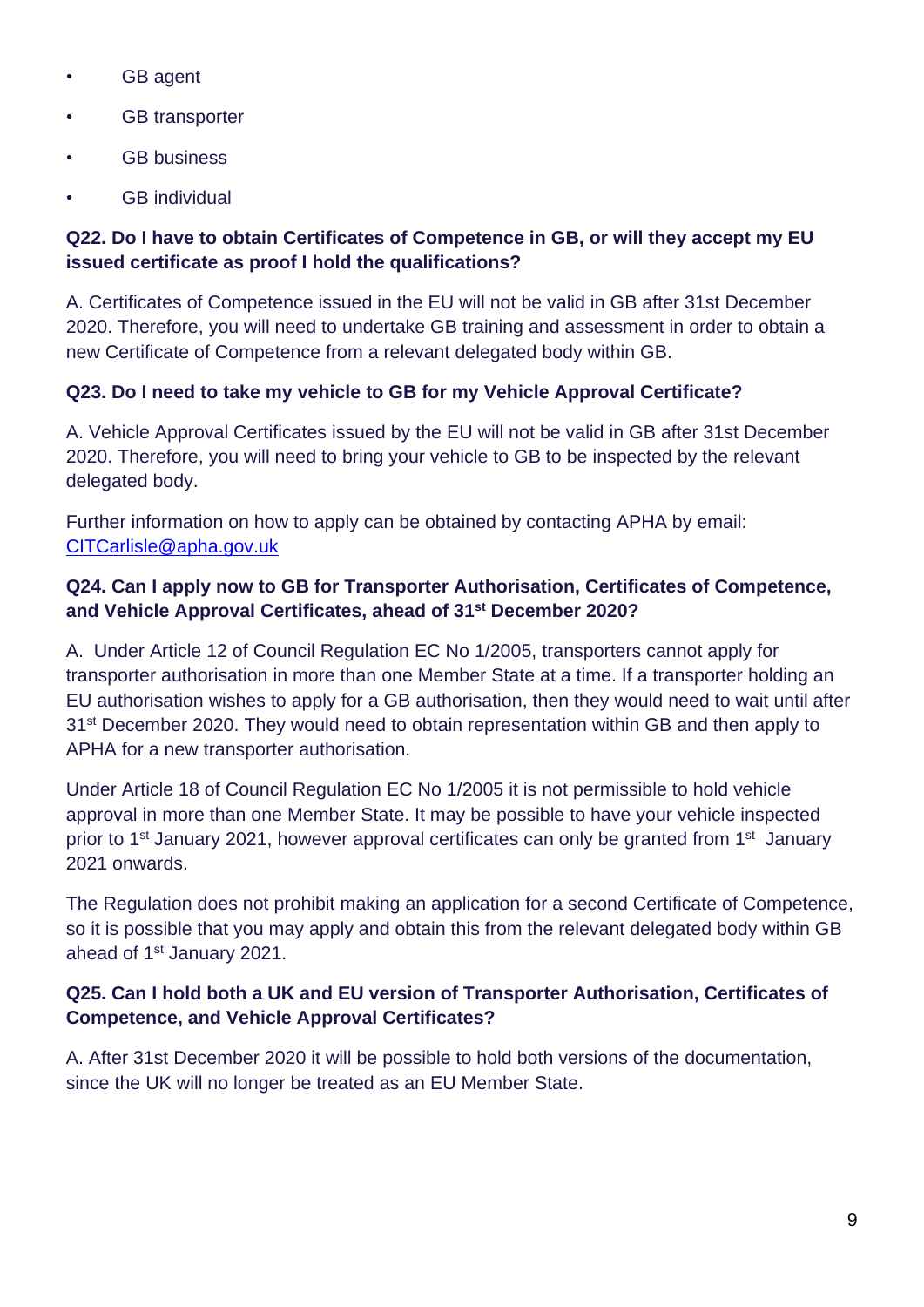# **Q26. Do I require a Journey Log for movements from the EU to GB?**

A. If you are transporting cattle, sheep, pigs, goats and unregistered horses on a journey of over 8 hours from the EU or a 3<sup>rd</sup> country into GB in connection with an economic activity, you will require a Journey Log. This includes journeys by rail, sea, air or road (including Eurotunnel).

Please refer to Q29 to for details of how and where to apply

Please refer to Q32 for further information on the import of equines.

# **Q27. Is a Journey Log required for flying?**

A. If the overall journey time from place of departure in the EU or a third country to GB exceeds 8 hours, then a Journey Log approved by APHA is required. Please see Q27 for details of how to apply.

If originating from a location in the EU, you will need to confirm with the EU country where the journey commences if a separate EU Journey Log is required.

# **Q28. Will Journey Logs approved by the EU be accepted in GB?**

A. No. Journey Logs approved by the EU authorities will not be accepted in GB after 31st December 2020. A separate Journey Log approved by GB will be needed for travel in GB. The GB and EU approved Journey Logs will both be required to cover the entire journey.

# **Q29. I need a Journey Log for a journey taking place from the EU to the UK after 31st December 2020, where do I apply for approval?**

A. If the animals are travelling from the EU into the GB then you must obtain a Journey Log ahead of your journey taking place as follows:

i) If your journey begins in EU and ends in GB, you must obtain approval for your Journey Log in the Member State of origin and from the Animal and Plant Health Agency, to cover the entire journey.

ii) For journeys originating in the EU and transiting GB please see Q34

# **Q30. How far in advance of my journey taking place, do I need to apply to APHA for a Journey Log?**

A. Journey Logs should be applied for at least 2 working days in advance of the journey.

#### **Q31. Where do I return my Journey Log after the journey is complete?**

A. All Journey Logs should be returned to the relevant approval authority within 30 days of the journey taking place.

i) GB approved Journey Logs should be returned to APHA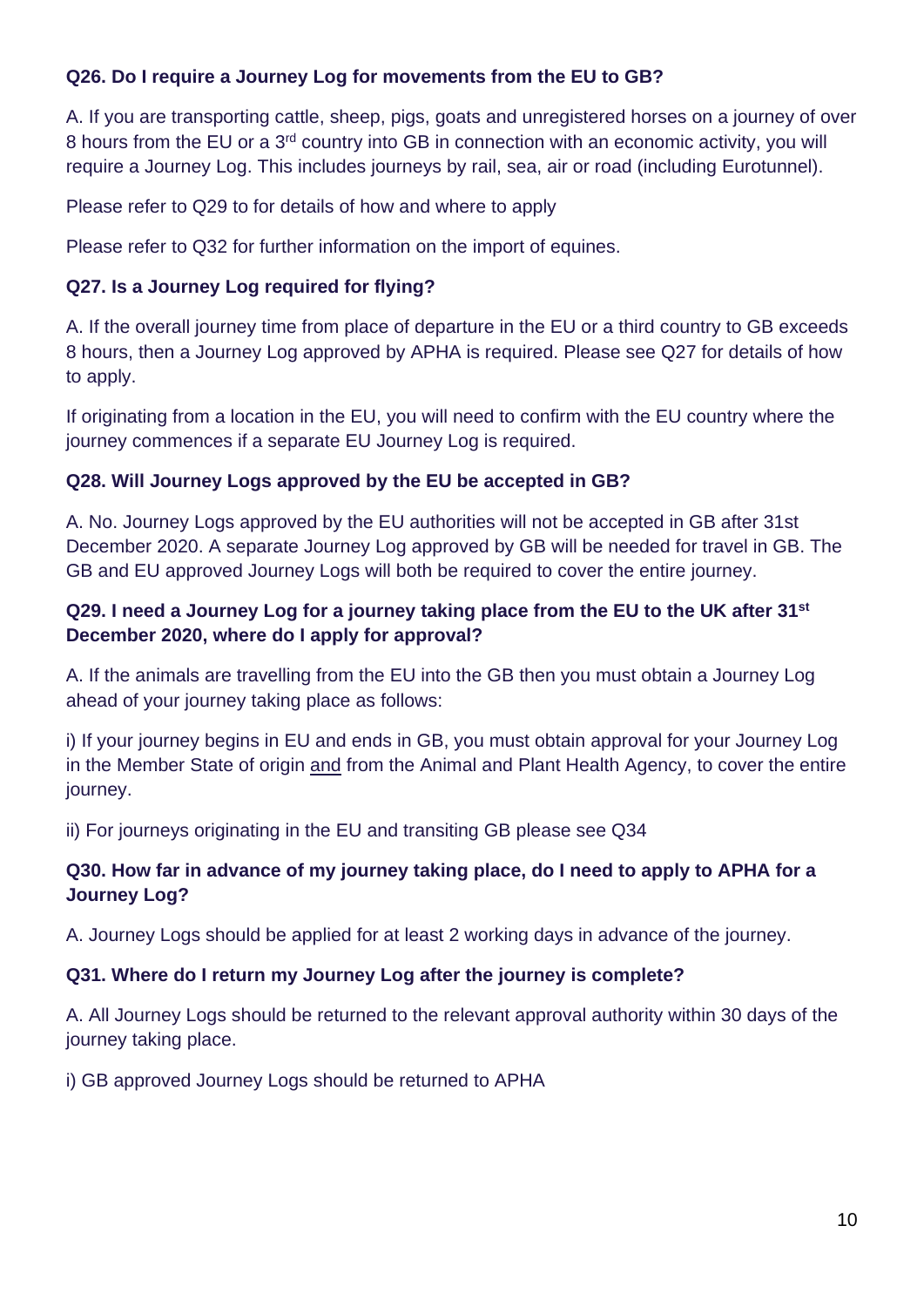ii) NI approved Journey Logs should be returned to DAERA

iii) EU approved Journey Logs should be returned to the competent authority in the EU Member State which granted approval for the journey to take place.

# **Q32. I have a horse which holds registered status in the EU what are the changes after the end of the Transition Period on 31 December 2020?**

A. From January 2021, new import requirements will apply to live animals, including equines. EU Transporters will require a Transporter Authorisation, a driver/attendant Certificate of Competence, and a valid Vehicle Approval Certificate issued by the UK authorities. Applications for Journey Logs for unregistered horses travelling on journeys over 8 hours, must be submitted to APHA for any journeys ending in or transiting through GB, ahead of the journey taking place.

Transporter Authorisations, driver/attendant Certificates of Competence, Vehicle Approval Certificates and Journey Logs issued by an EU Member State are no longer valid for use in GB.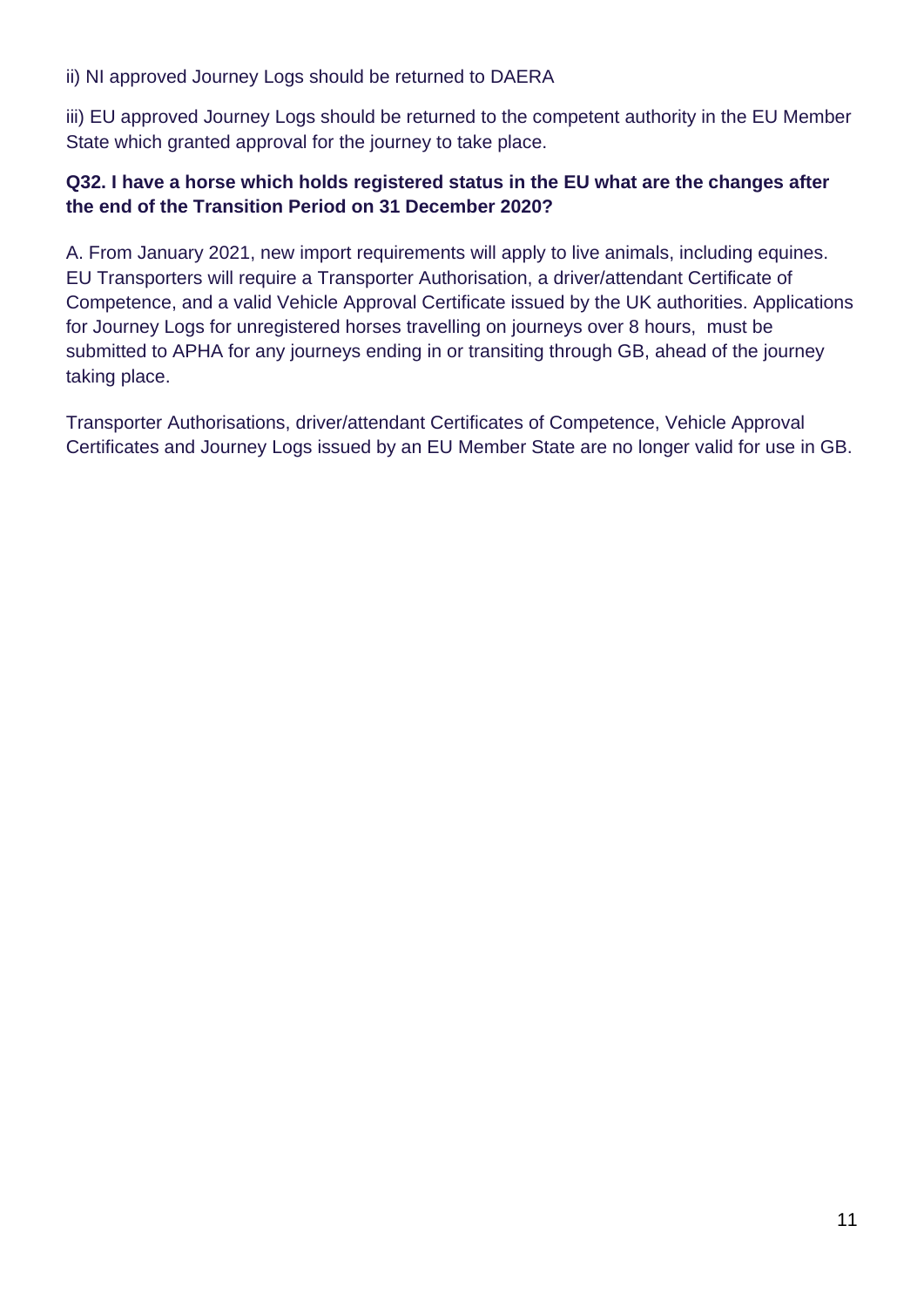# **Journeys transiting through GB**

# **Q33. I hold Transporter Authorisation, Certificates of Competence, and Vehicle Approval Certificates which were issued by an EU Member State (not UK), are these valid for journeys transiting GB and ending in Northern Ireland or the EUI?**

A. No, they will not be valid in GB after 31<sup>st</sup> December 2020.

Transporters entering or transiting GB, will be required to obtain Transporter Authorisations, Certificates of Competence and Vehicle Approval Certificates from the relevant delegated bodies in GB or Northern Ireland.

Further information on how to apply can be obtained from APHA: [CITCarlisle@apha.gov.uk](mailto:CITCarlisle@apha.gov.uk) or

DAERA - <https://www.daera-ni.gov.uk/contact>

#### **Q34. Do I require a Journey Log for journeys transiting GB after 31st December 2020, and where do I apply for approval?**

If you are transporting cattle, sheep, pigs, goats and unregistered horses to or from the EU and transiting GB on a journey of over 8 hours in connection with an economic activity, you will require an EU Journey Log in addition to a Journey Log approved by the UK authorities.

ii) If your journey begins in EU, transits GB and ends in NI, you must obtain a Journey Log approved in the EU Member State of origin as well as a Journey Log approved by APHA, to cover the entire journey.

ii) If your journey begins in EU, transits GB and ends in EU, you must obtain a Journey Log approved in the EU Member State of origin as well as a Journey Log approved by APHA, to cover the entire journey.

iii) If your journey starts in Northern Ireland and transits GB with the intention of onward movement into the EU or another 3<sup>rd</sup> country, please contact DAERA for further information.

Journey Logs issued by UK authorities will need to cover the entire journey from point of origin to point of destination.

Journey Logs should be applied for at least 2 working days in advance of the journey

Further information on how to apply can be obtained from APHA: [CITCarlisle@apha.gov.uk](mailto:CITCarlisle@apha.gov.uk) or

DAERA - <https://www.daera-ni.gov.uk/contact>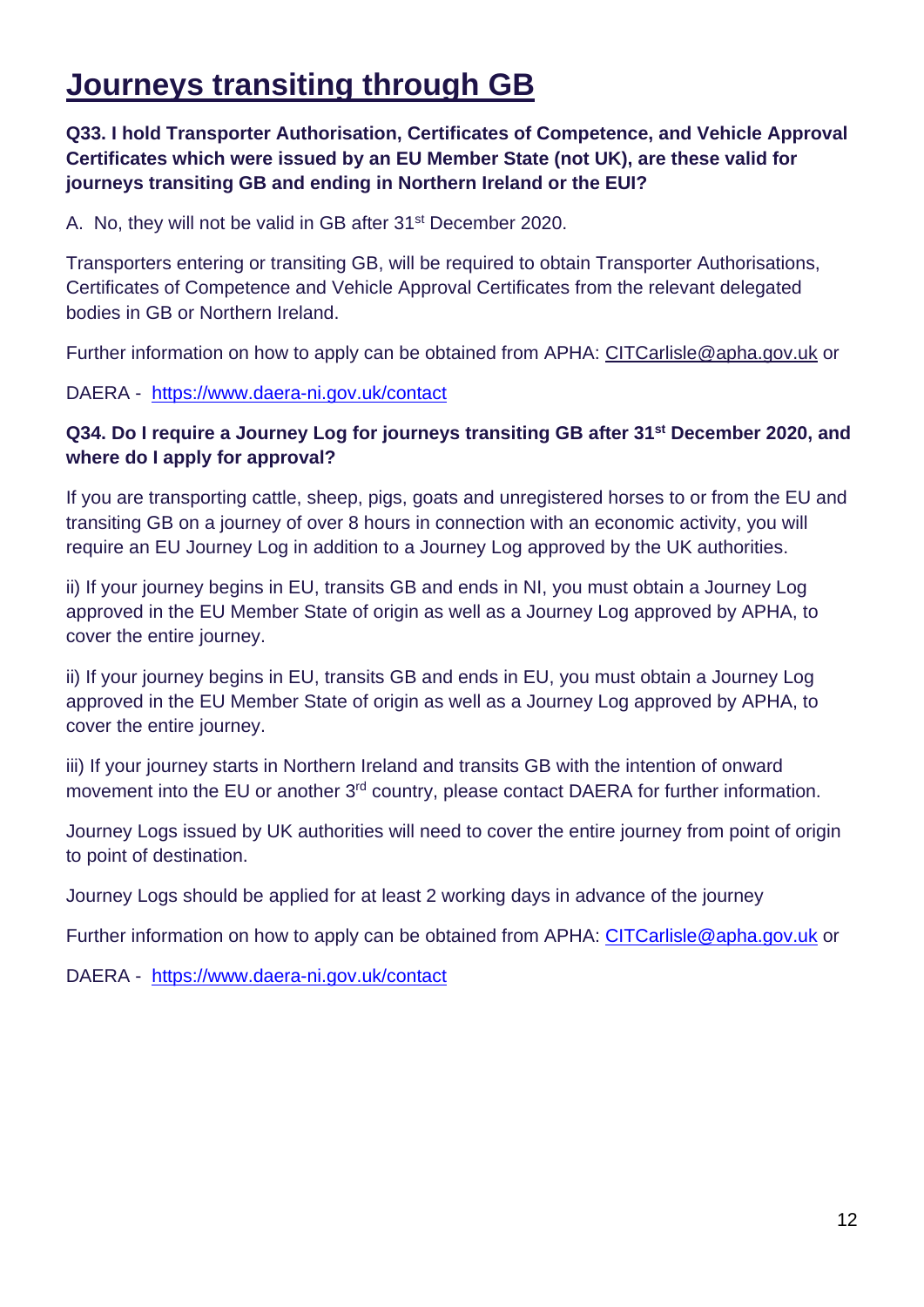# **Q35. Do I need to submit my approved EU Journey Log to APHA when applying for a GB Journey Log?**

**A.** You do not need to submit your EU journey Log to APHA, however you will need to make a formal declaration with your GB Journey Log application that you have applied for an EU Journey Log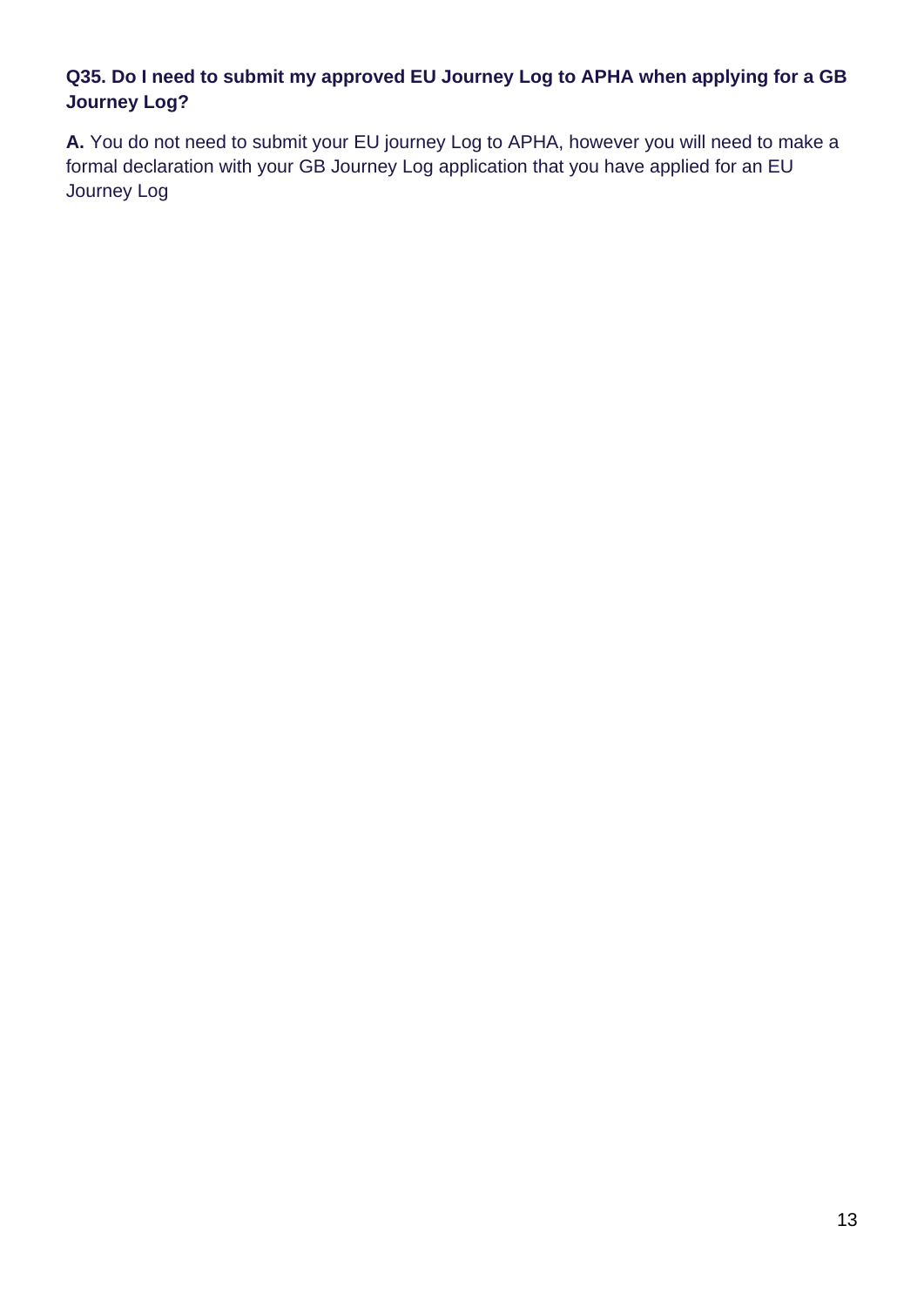# **Journeys within UK**

# **Q36. Are my UK issued Transporter Authorisation, Certificate of Competence, and Vehicle Approval Certificates valid for use in the UK?**

A. GB issued Transporter Authorisations, Certificates of Competence, and Vehicle Approval Certificates will continue to be valid for use within GB. However, they will not be valid for use within NI after 31<sup>st</sup> December 2020.

In line with the Northern Ireland Protocol, Transporter Authorisations, Certificates of Competence, and Vehicle Approval Certificates issued by DAERA and the delegated authorities in Northern Ireland will remain valid for use across the UK, as at present.

#### **Q37. Does a journey within the UK, which is over 8 hours, require a Journey Log?**

A. Journey Logs approved by APHA are not required for travel within the UK, regardless of journey time.

For information on journeys over 8 hours between NI and GB (and vice versa), please contact DAERA.